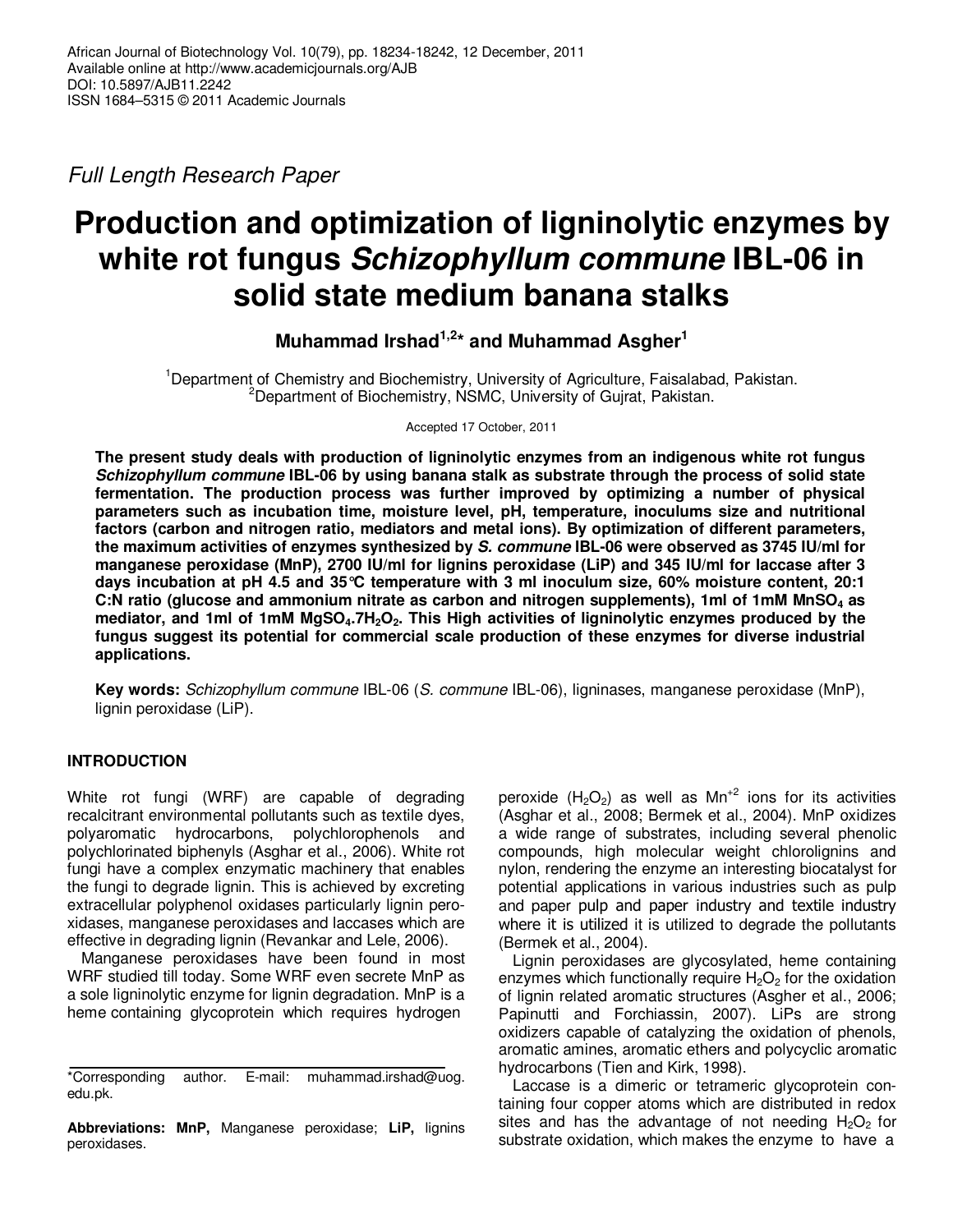broader application spectrum than peroxidases (Mishra and Kumar, 2007).

LiPs, MnPs and laccases have been applied to numerous processes such as pulp delignification, oxidation of organic pollutants, stabilization of fruit juices, biosensor development, biofuels cells, textile biofinishing, environmental protection processes, beverage processing, animal feed stuffs, biobleaching systems, cosmetics, enzyme immunoassays, wastewater detoxification, denim stone washing, detergent manufacturing and transformation of antibiotics and steroids (Tien and Kirk, 1998; Ryan et al., 2003; Boer et al., 2006; Papinutti and Forchiassin, 2007; Ravankar and Lele, 2007; Asghar et al., 2008).

Several lignocellulosic materials are efficient substrates for white-rot fungi, which produce industrially important ligninolytic and cellulolytic enzymes (Reddy et al., 2003). Among processes used for enzyme production, solidstate fermentation (SSF) using agro-wastes is an attractive and cost effective option because it presents higher productivity involving a simpler operation, when com-pared with submerged cultures (SmF) (Pointing, 2001).

One of the important aspects of Schizophyllum commune IBL-06 relates to the use of its ligninolytic potential. In this study a lignocellulosic substrate banana stalk was employed as solid substrate for ligninolytic enzymes production by S. commune IBL-06 in SSF.

## **MATERIALS AND METHODS**

## **Inoculum development**

To prepare the inoculum, S. commune IBL-06 was grown in a liquid medium (pH 4.5) containing (g/L): glucose 2; MgSO<sub>4</sub>·7H<sub>2</sub>O, 0.05;  $CaCl<sub>2</sub>·2H<sub>2</sub>O$ , 0.1; NH<sub>4</sub>Cl, 0.12 and thiamine, 0.001 (Asghar et al., 2006). The inoculum flask was autoclaved at 121°C (15 lb) for 15 min and inoculated with a loopful of the fungus transferred aseptically from the PDA slant under sterile conditions.

## **Solid state fermentation of banana stalk**

Erlenmeyer flasks (used in triplicates) contained 5 g of the lignocellulosic substrate banana stalk. The moisture substrates content was increased to 60% (w/w) by adding 7.5 ml of Kirk's basal medium (pH 4.5) containing glucose as carbon source and  $NH<sub>4</sub>NO<sub>3</sub>$  as nitrogen source in 20:1 C:N ratio; 1 mM MnSO<sub>4</sub>, 1 ml; and 1.25 mM  $MgSO<sub>4</sub>$ .7H<sub>2</sub>O<sub>2</sub>, 1 ml (Tien and Kirk, 1988). The flasks were sterilized in a laboratory scale autoclave, allowed to cool at room temperature and inoculated with 3 ml of the homogenous inoculum of S. commune IBL-06. The inoculated flasks were allowed to ferment at 35°C for 5 days in an incubator (Sanyo, Japan).

#### **Crude enzyme recovery**

Samples were taken after every 48 h. To the fermented solid biomass, 100 ml of 50 mM sodium malonate buffer (pH 4.5) was added and the flasks were shaken (120 rpm) for half an hour. The

contents were filtered through a Whatman filter paper (No.1, 125 mm) and residues were discarded. The filtrates were centrifuged  $(3,000 \times g, 10 \text{ min}, 4^{\circ}\text{C})$  to remove the fungal pellets and the recovered supernatants were used for quantifying activities of LiP, MnP and laccase.

## **Ligninolytic enzymes assays**

#### **Manganese peroxidase assay**

Manganese peroxidase activity was determined by the method of Wariishi et al. (1992).  $MnSO<sub>4</sub>$  was added to the enzyme extract in sodium malonate buffer in the presence of  $H_2O_2$ . Manganic ions (Mn<sup>+3</sup>) form a complex with melonate which absorbs at 270 nm ( $\epsilon_{270}$ ) 11570  $M \text{ cm}^{-1}$ ).

## LiP assay

The lignin peroxidase was assayed by the method of Tien and Kirk (1988). The rate of oxidation of veratryl alcohol to veratraldehyde was monitored in 100 mM tartarate buffer of pH 3 in the presence of  $H_2O_2$ .

## **Laccase assay**

Laccase activity was determined by monitoring the rate of 2,2 azinobis (3-ethylbenzthiazoline)-6 sulphonate (ABTS) oxidation by the culture supernatants (Shin and Lee, 2000) at pH 4.5 and 35°C temperature in 50 mM malonate buffer of pH 4.5. The oxidation was followed at 420 nm ( $ε_{420}$  36000 M cm<sup>-1</sup>).

## **RESULTS**

The indigenous white rot fungus S. commune IBL-06 was used for the production of ligninases in solid state fermentation of a lignocellulosic substrate banana stalk. Different experiments were conducted for optimization of parameters such as time period, medium composition, pH, temperature, inoculum size, moisture content, different carbon and nitrogen sources, carbon : nitrogen ratio, surfactants and mediators to maximize ligninases production by S. commune using banana stalk as substrate and Kirk's medium in solid state cultures.

## **Effect of incubation time**

After every 48 h, the triplicate SSF flasks were harvested and culture supernatants were analyzed for ligninolytic enzymes and dry weight of biomass (residue) was also recorded. The results of time course study showed that maximum production of MnP (1017 IU/ml), LiP (744 IU/ml) and laccase (75 IU/ml) was achieved in 8 days of SSF of banana stalk by S. commune IBL-06. As the incubation time increased, the biomass weight also increased. It was observed that ligninases production steadily increased with an increasing fermentation time and further increase in fermentation time showed a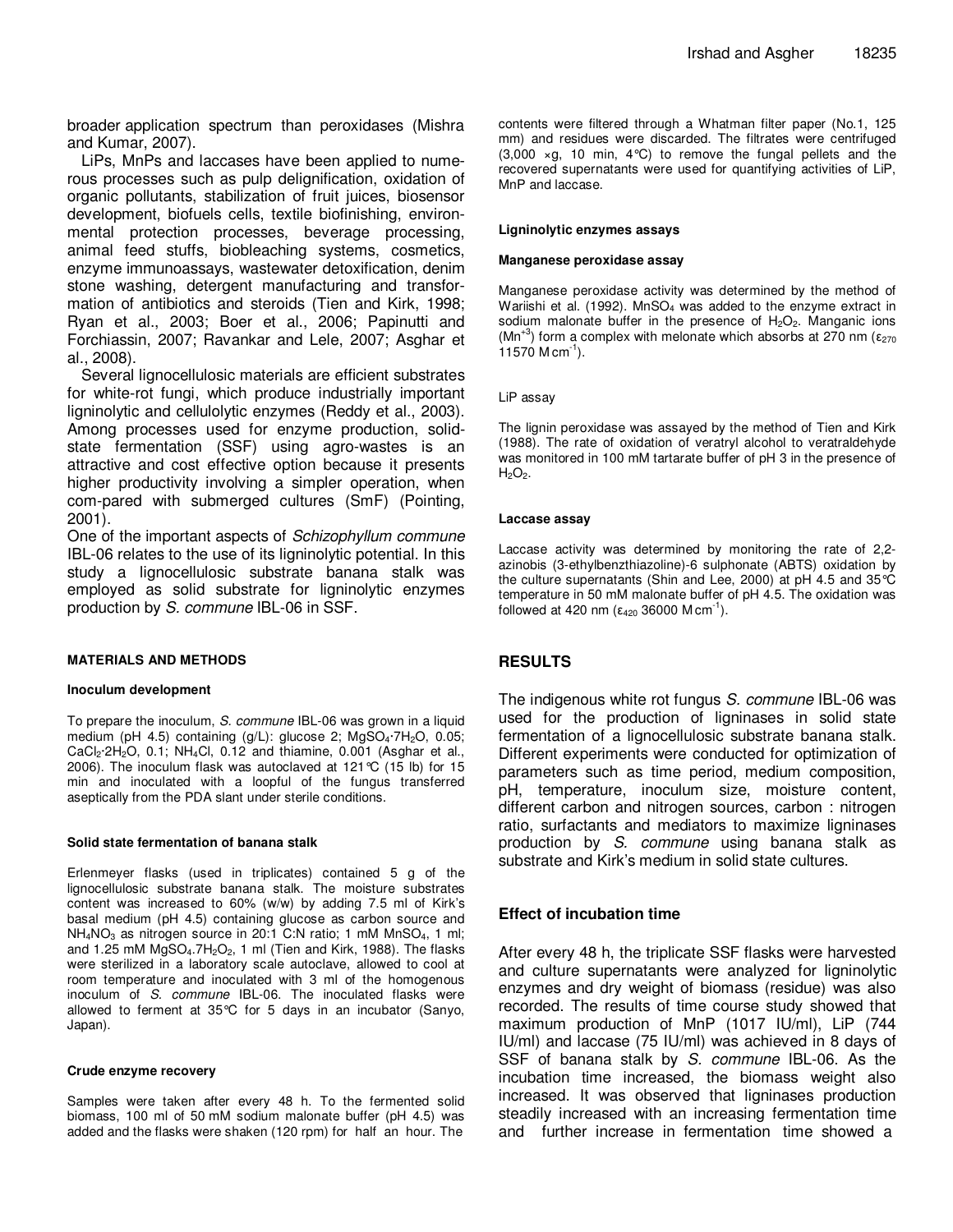

**Figure 1.** Effect of incubation time on production of ligninases and biomass by S. commune IBL-06.

decrease in ligninases activities (Figure 1). It was also important to note that S. commune IBL-06 produced MnP (1017 IU/ml) as the major enzyme activity, followed by LiP (744 IU/ml) and laccase (75 IU/ml).

# **Optimization of initial pH of the medium**

The initial time course experiment was run using pH 5 medium of banana stalk. To optimize pH for maximum enzyme production, media adjusted to varying pH were used. The maximum MnP (1125 IU/ml), LiP (783 IU/ml) and laccase (197 IU/ml) activities were observed in the medium of pH 4.5. Consistent with the enzyme activities, the biomass dry weight also increased by increasing the medium pH and reached its maximum (8.99 g) at pH 4.5. It was noted that ligninases production steadily increased with an increase in initial medium pH from 3.0 to 4.5 and further pH increase showed a decrease in ligninase production (Figure 2).

# **Optimization of incubation temperature**

To optimize the temperature for growth and ligninase production by S. commune IBL-06, the triplicate flasks of optimum pH were incubated at varying temperatures. The maximum activities of MnP (1445 IU/ml), LiP (987 IU/ml) and laccase (128 IU/ml) were produced in the flasks incubated at 35°C. The dry weight of biomass also increased with the temperature and peaked at 35°C. A further increase in temperature caused a decreased in biomass weight and enzymes synthesis by the fungus (Figure 3).

# **Optimization of moisture level**

Substrate was moistened with different volume of selected M-II medium to varying moisture levels before inoculation. With an increase in the moisture content, up to 60% (w/w), the fungal growth and ligninase production by S. commune IBL-06 increased. With 60% moisture, optimum activities of MnP (1531 IU/ml), LiP (1109 IU/ml) and laccase (176 IU/ml) were produced. A further increase in the moisture content of banana stalk repressed fungal growth and enzyme production (Figure 4).

# **Optimization of carbon : nitrogen ratio**

After selection of best carbon and nitrogen sources, the effect of varying C : N ratio on ligninase production by S. commune IBL-06 in banana stalk medium under optimum conditions was studied. Maximum activities of LiP (2087 IU/ml), MnP (2917 IU/ml) and laccase (340 IU/ml) were produced in the medium having C:N ratio of 20:1. It was observed that ligninases production steadily increased with an increase in C : N ratio from 5:1 to 20:1 and with further increase after optimum point, there was a decrease in enzyme activities and fungal biomass weight (Figure 5).

# **Effect of mediators**

Veratryl alcohol, MnSO<sub>4</sub>, oxalate, ABTS and  $H_2O_2$  act as mediators of different enzymes of white rot fungi. The mediators were used to enhance ligninase production by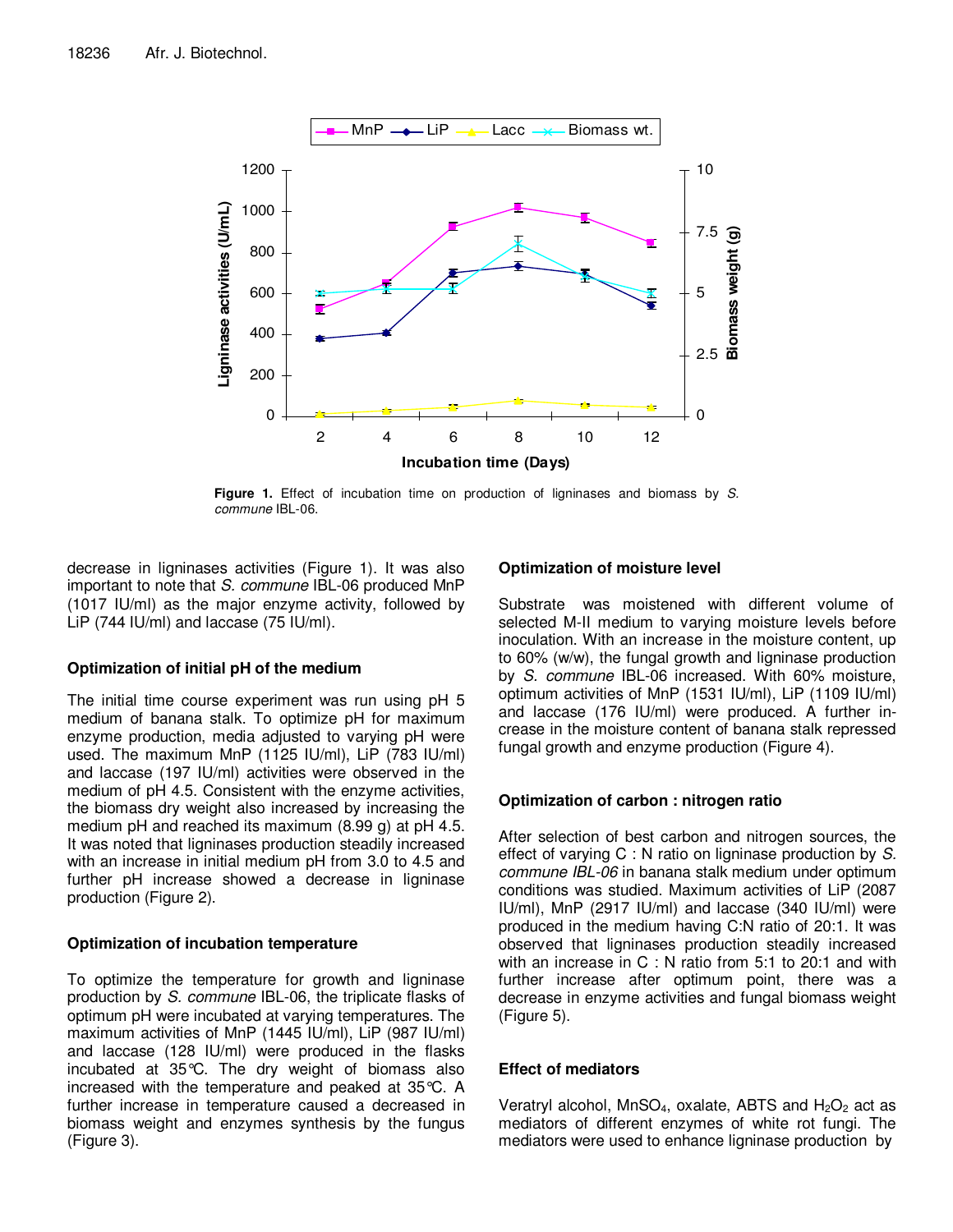

**Figure 2.** Effect of pH on ligninase production and biomass weight produced by S. commune IBL-06.



Figure 3. Effect of varying temperature on ligninase production and biomass weight produced by S. commune IBL-06.

S. commune IBL-06 in pre-optimized fermentation medium of banana stalk. It was observed that all mediators had stimulatory effects of ligninase production by the fungus but their effects on different enzymes were highly variable. MnSO<sub>4</sub>, vartaryl alcohol and ABTS were more effective for MnP, LiP and laccase production, respectively. Oxalate and  $H_2O_2$  had almost similar impact on LiP and MnP production (Figure 6). However, as MnP was the enzyme produced in higher activities as compared to other two enzymes,  $MnSO<sub>4</sub>$  was selected as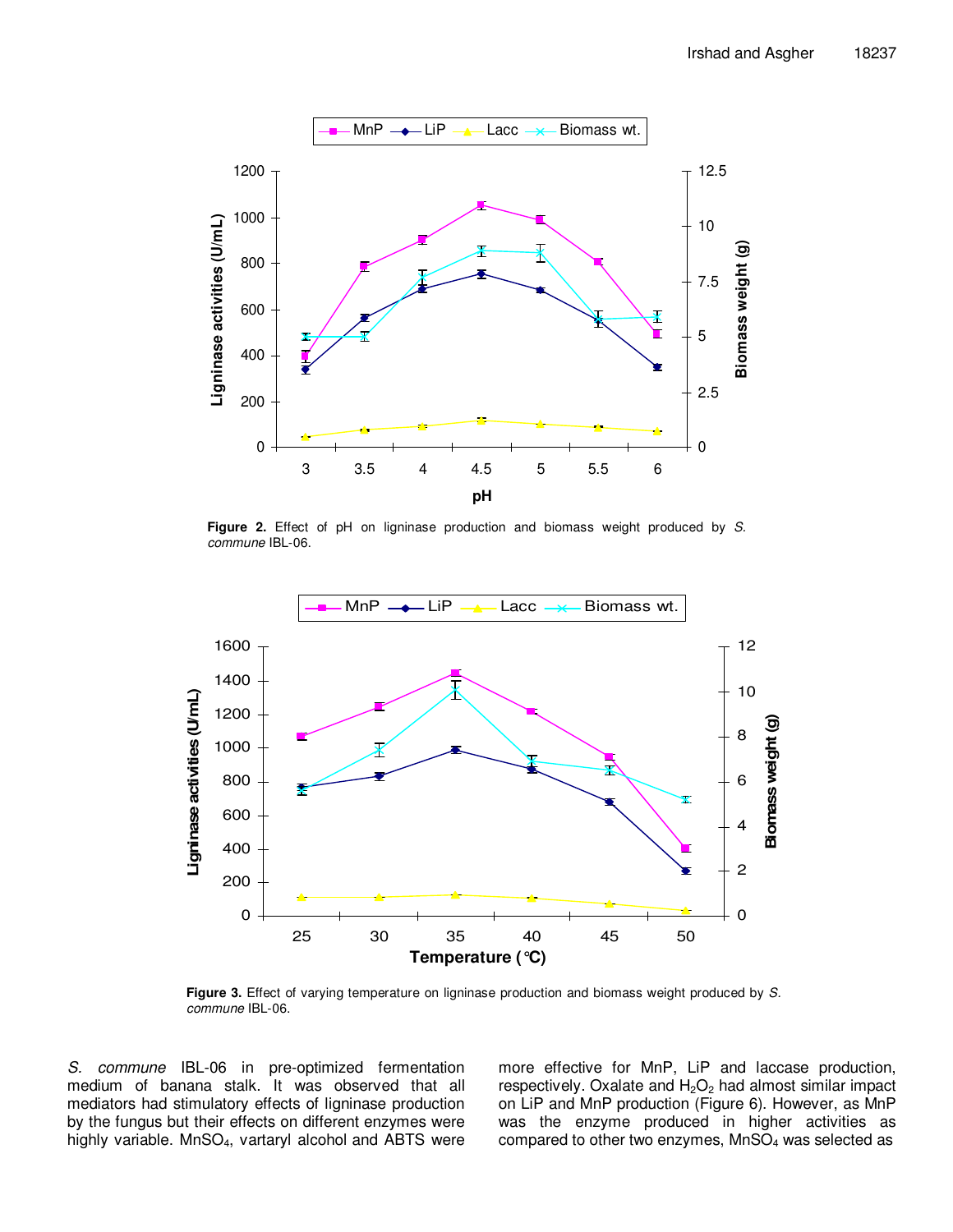

Figure 4. Effect of varying moisture level on ligninases and biomass production by S. commune IBL-06.



**Figure 5.** Effect of varying C : N ratios on ligninase and biomass production by S. commune IBL-06.

the best mediator for ligninase production.

## **Effects of metals ions**

Various metal ions were added in the form of their salts

into the optimum banana stalk medium to investigate their influence on ligninase production under optimum conditions (moisture, 60%; pH, 4.5; temperature, 25°C; inoculum size, 3 ml; carbon source, glucose; nitrogen source,  $(NH_4)_2NO_3$ ; incubation time, 3 days; C : N ratio, 20:1; mediator, 1 mM  $MnSO<sub>4</sub>$  (1 ml).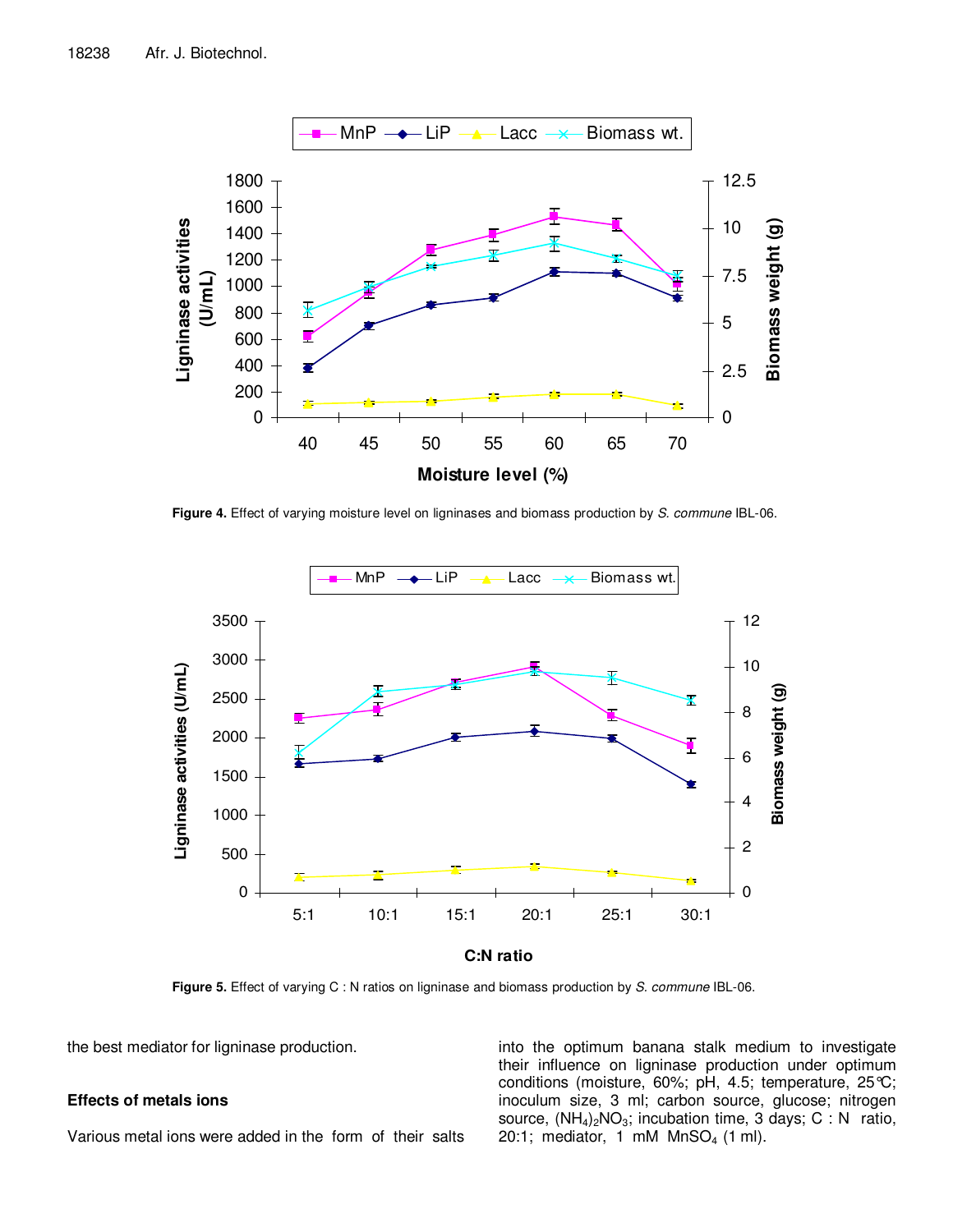

Figure 6. Effect of different mediators on ligninases and biomass production by S. commune IBL-06.



Figure 7. Effect of metal ions on ligninases and biomass production by S. commune IBL-06.

The optimum production of MnP (3637 IU/ml), LiP (2688 IU/ml) and laccase (331 IU/ml) was noted in the medium that received 1 ml of 1 mM  $MgSO<sub>4</sub>$  as shown in Figure 7.

# **Optimization of magnesium sulphate concentration**

Different concentrations of magnesium sulphate were used to select the most suitable concentration for enhanced production of ligninases by S. commune IBL- 06. It was noted that 1.25 mM  $MqSO<sub>4</sub>$ .7H<sub>2</sub>O showed maximum production of MnP (3714 IU/ml), LiP (2745 IU/ml) and laccase (376 IU/ml) in 3 days under all optimum conditions (Figure 8).

## **DISCUSSION**

Different white rot fungi have been reported to produce maximum ligninolytic enzymes after different time periods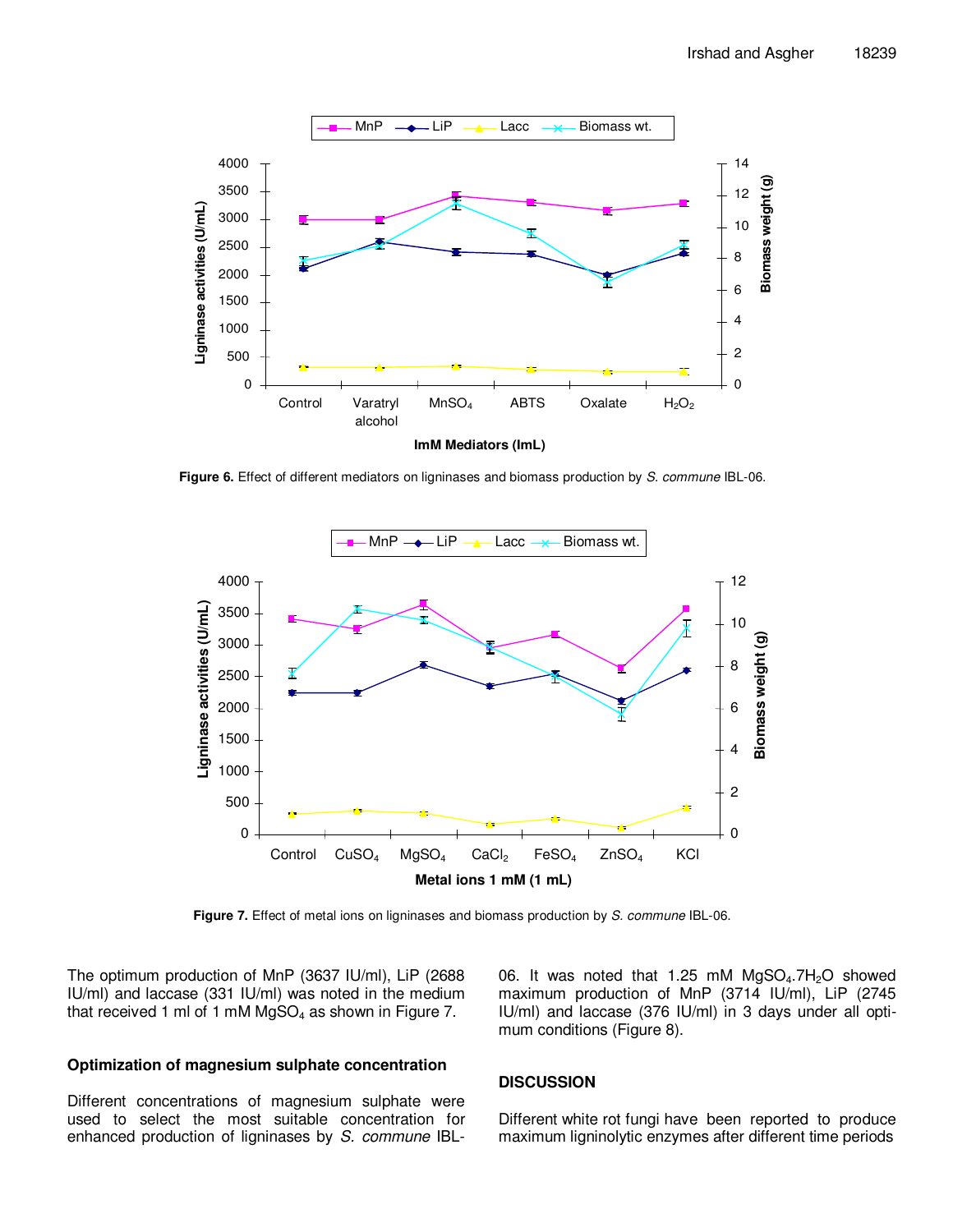

**Figure 8.** Effect of varying concentrations of MgSO<sub>4</sub> on ligninases and biomass production by S. commune IBL-06.

due to genetic variation among the strains as well as nature and composition of the substrates used (Heinzkill et al., 1998; Giardina et al., 2000; Patel et al., 2009). Termitomyces clypeatus, a white rot fungus was found to produce maximum MnP activity after 6 days of incubation using lignocellulosic substrates (Bose et al., 2007). MnP enzyme produced by Phanerochaete chrysosporium peaked on the  $7<sup>th</sup>$  day of cultivation (Zahamatkesh et al., 2010) and white-rot fungus Datronia sp. KAPI0039 produced maximum laccase and MnP after 4 and 8 days of cultivation, respectively (Vaithanomsat et al., 2010).

Different microbial strains show maximum cell growth and metabolic activities under different pH conditions. Optimal pH was found between 4.5 and 5.0 for production of ligninolytic enzymes by Phanerochaete sordida grown in milled wood lignins extracted in solid state medium (Ruttimann et al., 2008). The lignolytic enzymes production (LiP and MnP) by Pleurotus ostreatus in the medium containing liquid culture aflatoxin as substrate was also maximum at pH 4 (Motomura et al., 2003). WRF in most of the cases have shown optimum mycelial growth and had higher activities of ligninolytic enzymes at pH 3 to 6 (Xu, 1996; Radha et al., 2005; Shin and Lee, 2000; Motomura et al., 2003;

Yamanaka et al., 2008).

A variation in incubation temperature has a significant influence on synthesis of ligninolytic enzymes and their activities. The temperatures ranging from 25 to 37°C have been found to be optimum for ligninase production by different WRF (Zadrazil et al., 1999; Arora and Gill 2001; Tekere et al., 2001; Tripath et al., 2008). Higher temperatures denature the metabolic enzymes of microorganisms leading to inhibition of growth and enzyme formation. The change in temperature may also affect fatty acid synthesis and membrane fluidity (Vyas et al., 1994; Tripath et al., 2008). Shin et al. (1997) observed rapid enzyme inactivation when P. ostreatus was grown at above 35°C temperatures.

In SSF, microbial growth occurs on or near the surface of the solid and optimum moisture level in SSF is governed by the water holding capacity of the substrate and water requirements of the fungus (Asgher et al., 2006). Higher and lower water contents adversely affect the primary metabolic activities of microbes causing lower ligninase production in secondary growth (Rodriguez et al., 1998; Raghavarao et al., 2003; Regina et al., 2008). Low moisture contents may also result in reduced solubility of nutrients, lower substrate swelling and higher water tension (Lonsane et al., 1992). In a recent study, the maximum laccase yield was obtained by *Ganoderma* sp. using wheat bran as substrate with 70% initial moisture content (Revankar et al., 2007).

The effects of C : N ratio was more pronounced as compared to carbon and nitrogen sources. Increase in C : N ratio caused decrease in biomass weight suggesting inhibition of fungal growth by increasing the nitrogen content. Carbon and nitrogen are critical nutritional variables in the production of LiP and MnP by WRF. Excess carbon and nitrogen repress ligninolytic activities of WRF (Pascal et al., 1991). At low C : N ratios, the fungi are carbon starved and under high-nitrogen conditions, the ligninase production is considerably reduced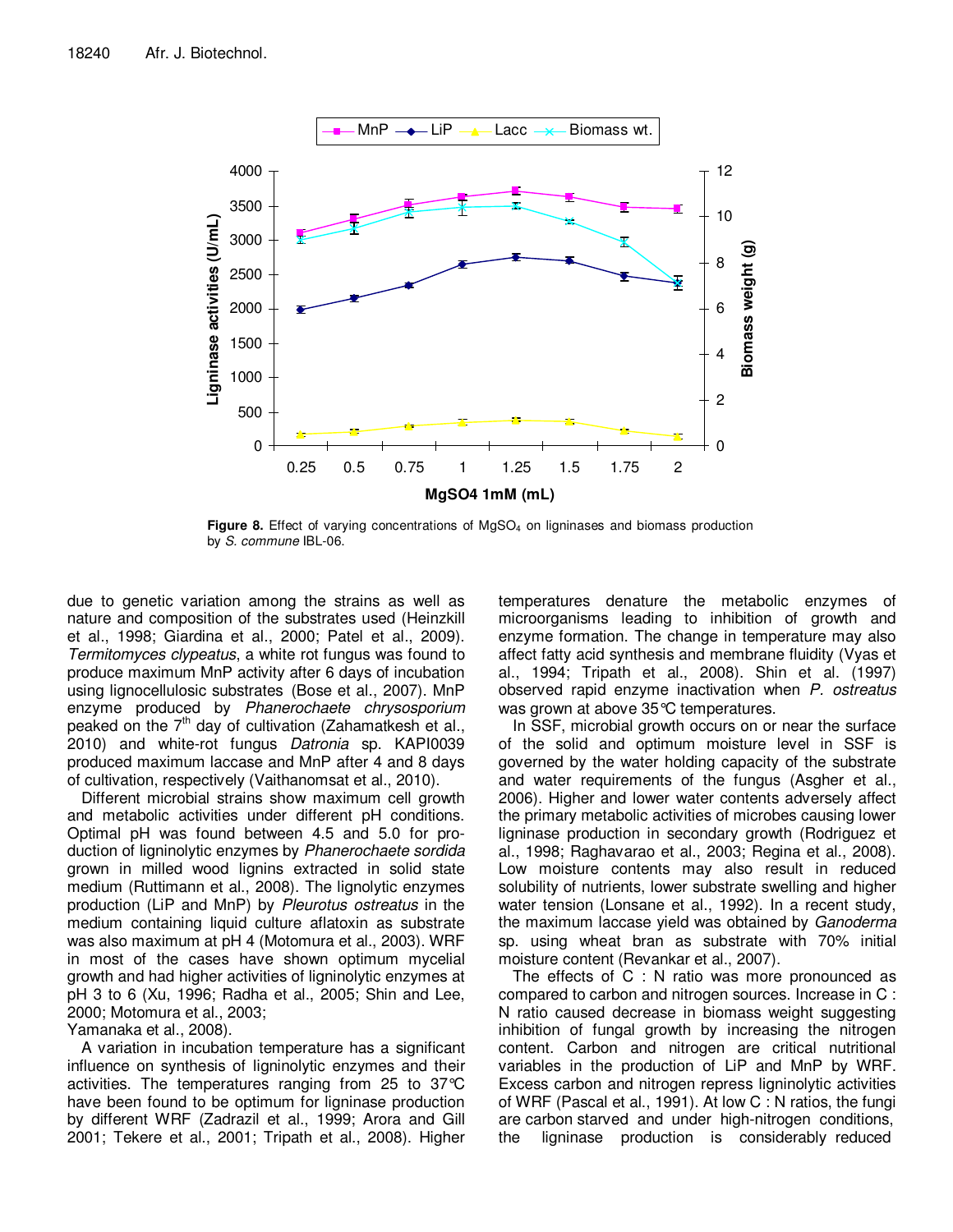(Xiaoping and Xin, 2008). On the other hand, at higher C : N ratios, an imbalance between very high carbon and very low nitrogen content of the medium, leads to fungal growth inhibition.

The natural fungal secondary metabolites veratryl alcohol (VA) acts as redox mediator of LiP (Christian et al., 2005) that can also enhance its production by WRF. However, the main function of veratryl alcohol is protection of LiP from inactivation by hydrogen peroxide and veratryl alcohol is not an inducer of the ligninolytic system (Kapich et al., 2004). Enzyme activities produced by P. chrysosporium cultures in the absence of veratryl alcohol were lower than in the presence of veratryl alcohol (Ferrara et al., 2002).  $Mn^{2+}$  performs the role of mediator for MnP. MnP catalyzes the oxidation of  $Mn^{2+}$  to  $Mn^{3+}$  that forms complex with oxalate and other chelators that enhance the activity of MnP (Makela et al., 2005; Sundramoorthy et al., 2005). MnP production by Lentinula edodes was enhanced by supplementing the on corncob solid state cultures with 5 mM  $MnSO<sub>4</sub>$  (Boer et al., 2006). MnSO<sub>4</sub> has also previously been reported to increase the production of MnP by 2304 nkat/L, 1972 U/ml and 356 U/L (Rogalski et al., 2006; Asgher et al., 2010; Urek and Pzarlioglu, 2007) using different substrates in LSF and SSF. ABTS performs the role of laccase mediator in degradation of phenolic components of lignin and a range of phenolic pollutants

Different metal ions can enhance or inhibit the growth, cause morphological and physiological changes and may affect the reproduction of WRF (Wuyep et al., 2003). Different strains and species of WRF differ in their sensitivity towards metals during their growth on lignocellulosic substrates (Sathiya-Moorthi et al., 2007). In a recent study, the MnP production by the WRF strain L-25 was enhanced by the addition of  $Mn^{2}$  (Fujihara et al., 2010).

WRF require essential metal ions such as  $Mg^{2+}$ , Ca<sup>2+</sup>,  $Mn^{2+}$ ,  $Zn^{2+}$  or  $Cu^{3+}$  as cofactors/prosthetic groups of different metabolic enzymes but these metals are toxic when present in excess (Srinivasan and Murthy, 2000). Ligninase production by Lentinus squarrosulus and Psathyrella atroumbonata was enhanced by 2 to 12 fold after addition of  $Mn^{2}$  and Ca<sup>+2</sup> to the lignocellulosic waste medium (Wuyep et al., 2003).

# **Conclusions**

S. commune IBL-06 produced high activities of MnP and LiP with lower laccase activities. as compared to previously reported for different white rot fungi.

In future studies, the activities and thermo stabilities of the enzymes can be improved by immobilization of individual enzymes using different solid supports or by entrapment in hydrophobic gels, making them more suitable catalysts for industrial applications. Immobilization is preferred than all other techniques because immobilization modifies the activity, selectivity and

equipped permanence of enzymes.

# **ACKNOWLEDGEMENTS**

The manuscript is based on findings of a research project funded by Higher Education Commission, Islamabad, Pakistan. The financial support provided by HEC and UAF for completion of the PhD research is highly acknowledged.

# **REFERENCES**

- Arora SD, Gill KP (2001). Effects of various media and supplements on laccase production by some white rot fungi. Biores. Technol. 77: 89- 91.
- Asghar M, Asad MJ, Legge RL (2006). Enhanced lignin peroxidase synthesis by Phanerochaete chrysosporium in solid state bioprocessing of a lignocellulosic substrate. World J. Microbiol. Biotechnol. 22: 449-453.
- Asgher M, Kausar S, Bhati HN, Shah SAH, Ali M (2008). Optimization of medium for decolorization of Solar golden yellow R direct textile dye by Schizophyllum commune IBL-06. Int. Biodeter. Biodegr. 61(2): 189-193.
- Asgher M, Sharif Y, Bhatti HN (2010). Enhanced Production of Ligninolytic Enzymes by Ganoderma lucidum IBL-06 using Lignocellulosic Agricultural Wastes. Inter. J. Chem. Reactor Eng. 8: 1-17.
- Bermek H, Yazici H, Ozturk H, Tamerler C, Jung HLiK, Brown KM, Ding H, Xu F (2004). Purification and characterization of manganese peroxidase from wood-degrading fungus Trichophyton rubrum. Enz. Microbiol. Technol. 35: 87-92.
- Boer GC, Obici L, De Souza CGM, Peralta RM (2006). Purification and some properties of Mn peroxidase from Lentinula edodes. Proc. Biochem. 41: 1203-1207.
- Bose S, Mazumder S, Mukherjee M (2007). Laccase production by the white-rot fungus Termitomyces clypeatus. J. Basic Microbiol. 47: 127- 131.
- Christian V, Shrivastava R, Shukla D, Modi H, Rajiv B, Vyas M (2005). Mediator role of veratryl alcohol in the lignin peroxidase-catalyzed oxidative decolorization of Remazol Brilliant Blue R. Enzyme Microb. Technol. 36: 426-431.
- Ferrara MA, Bon EP, Araujo Neto JS (2002). Use of steam explosion liquor from sugar cane bagasse for lignin peroxidase production by Phanerochaete chrysosporium. Appl. Biochem. Biotechnol. 98: 289- 300.
- Fujihara S, Hatashita M, Sakurai A, Sakakibara M (2010). Production of manganese peroxidase by white rot fungi from potato-processing wastewater: Role of amino acids on biosynthesis. Afr. J. Biotechnol. 9(5): 725-731.
- Giardina P, Palmieri G, Fontanella B, Rivieccio V, Sannia G (2000). Manganese peroxidase isoenzymes produced by Pleurotus ostreatus grown on wood sawdust. Arch. Biochem. Biophys. 376: 171-179.
- Heinzkill M, Bech L, Halkier T, Scheider F, Anke T (1998). Characterization of laccases and peroxidases from wood rotting fungi. Appl. Environ. Microbiol. 64: 1601-1606.
- Kapich AN, Prior BA, Botha A, Galkin S, Lundell T, Hatakka A (2004). Effect of lignocellulose-containing substrate on production of ligninolytic peroxidase in submerged cultures of Phanerochaete chrysosporium ME-446. Enzyme Microb. Technol. 34: 187-195.
- Lonsane BK, Ghildyal NP, Budiatman S, Ramakrishna SV (1992). "Engineering aspects of solid state fermentation." Enzyme Microb. Technol. 7: 258-265.
- Makela MR, Galkin S, Hatakka A, Lundell TK (2005). Production of organic acids and oxalate decarboxylase in lignin-degrading white rot fungi. Enzyme Microb.Technol. 30: 542-549.
- Motomura K, Toyomasy T, Mizuno K, shinozawa T (2003). Purification and characterization of an aflatoxin degradation enzyme from